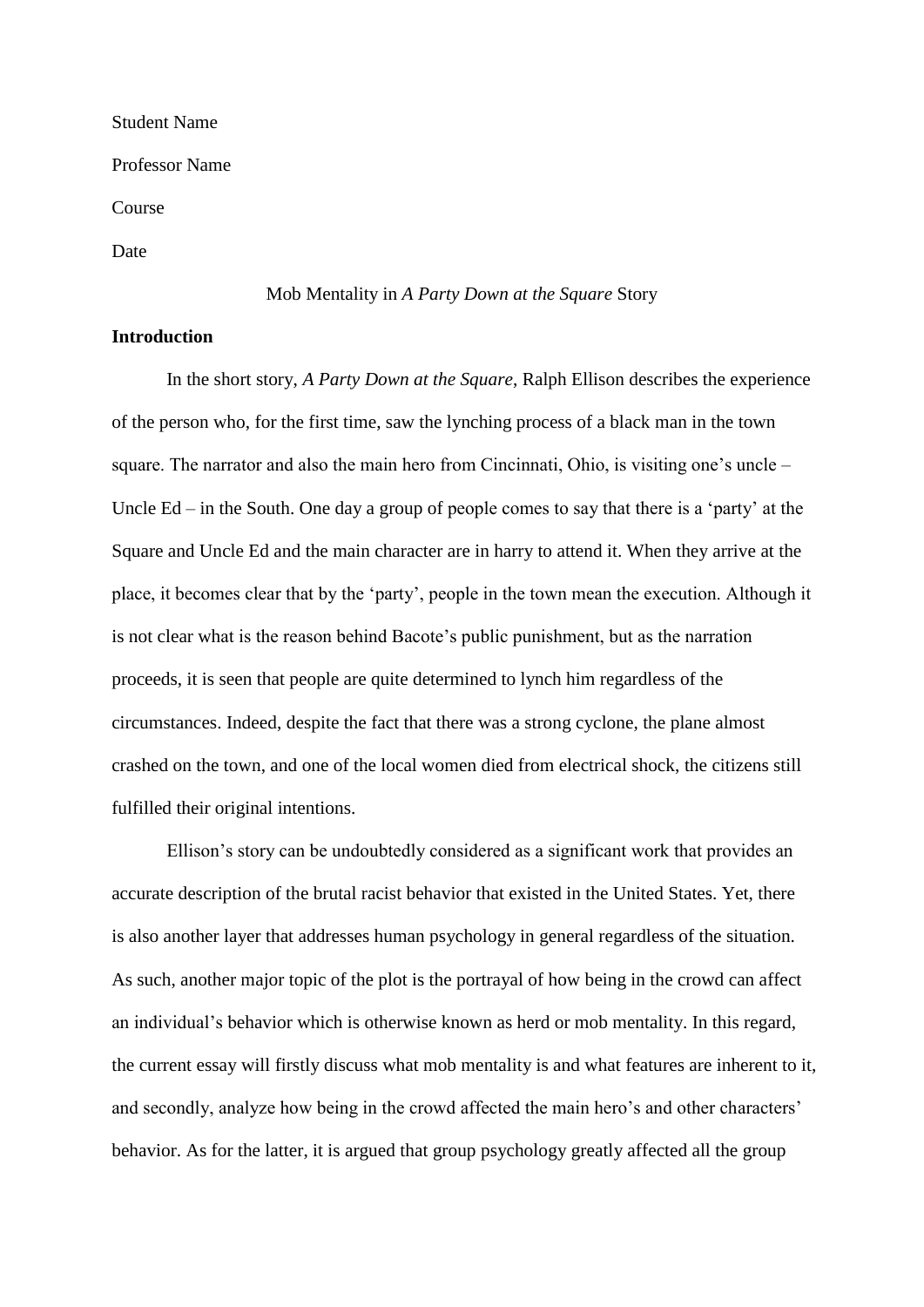members, causing identity delusion, inadequate emotional responses, increased sense of acceptability, and responsibility diffusion.

#### **Mob Mentality**

Psychology of the group gatherings is significantly different from individuals' reactions and behavior outside the crowd. It is not merely a sum of the parts and exhibits the new qualities that are not present on the personal level. According to Merriam-Webster online dictionary, the herd mentality is "the tendency of the people in a group to think and behave in ways that conform with others in the group rather than as individuals". In a similar vein, Gustave Le Bon argues that in the crowd, a person is highly susceptible to unconscious impulses and 'reasoning' (1). For this reason, the assembly of individuals can often result in behavior that can be either extraordinarily violent or unusually noble (Le Bon 210). In more detail, people in the crowds experience deindividuation and identity dilution, heightened or inadequate emotional states, increased sense of acceptability by group, and anonymity and defused sense of responsibility (Wong). The following paragraph will show that all of these psychological phenomena can be found in the story.

# **Herd Mentality Influence on the Characters**

#### *Identity Dilution*

The first way how the mob mentality affected the crowd and the main character is by making people accept the identity of the public and abandoning personal identities. This effect is evident in the situation when Bacote asks people to be good Christians and end his sufferings by cutting his throat. However, he gets the reply, "sorry, but ain't no Christians around tonight. Ain't no Jewboys neither. We're just one hundred percent Americans" (Ellison para. 16). Indeed, being a good Christian requires personal responsibility for one's actions and promotes compassion and love. Instead, the citizens adopt another identity that allows them to treat black people as property or non-humans or what they understood as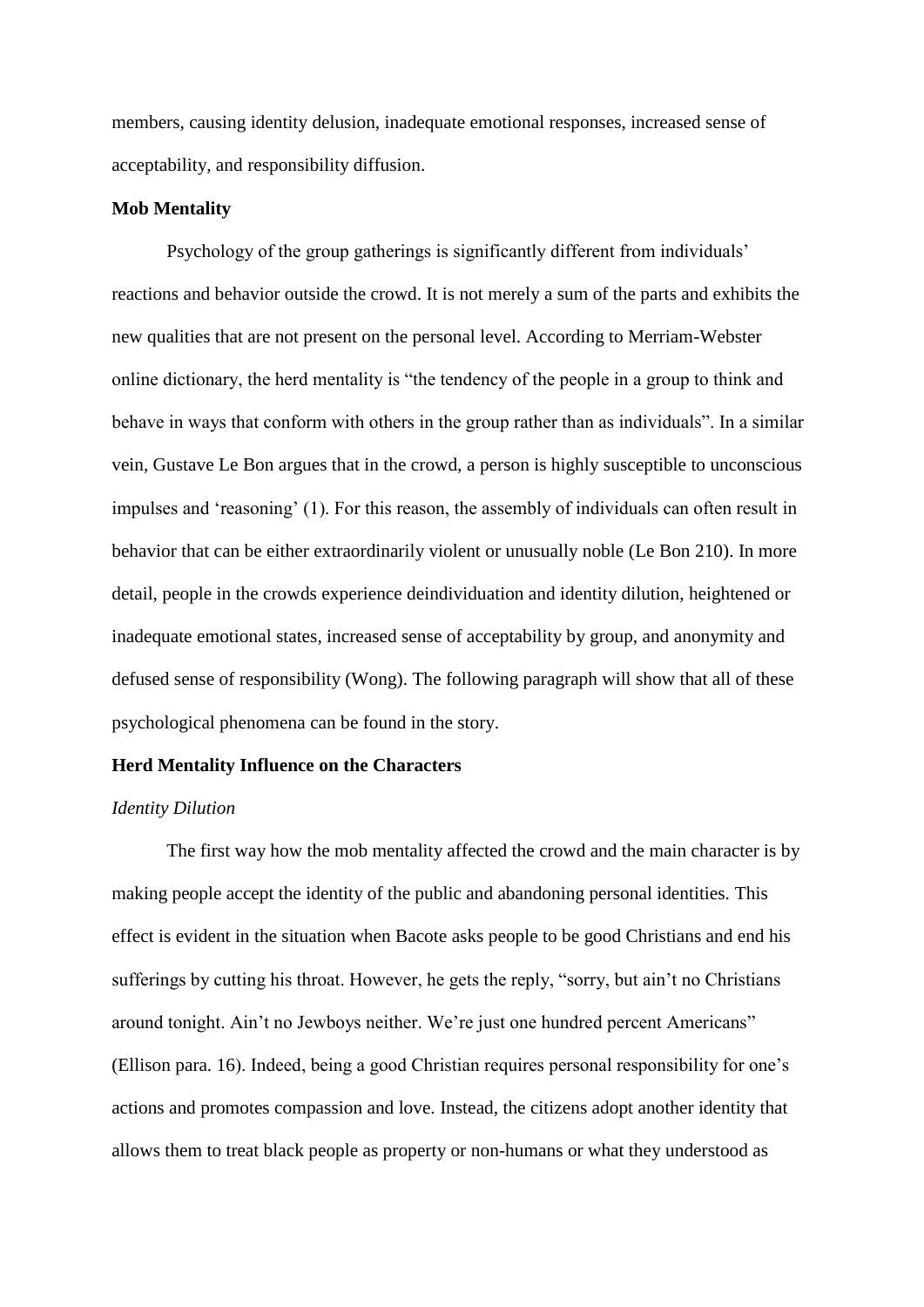being an American. In a similar manner, the narrator embraces the identity of the people around him who belong to Southern culture and leaves behind one's Midwest views. For this reason, the main character does not protest against the mob's behavior and remains relatively calm, at least at the beginning of the execution.

#### *The Inadequate Emotional States*

The second impact of the mob's mentality on the crowd manifests itself through the highly affected emotional state of its members. "Everybody was yelling crazy", recounts the main hero as people were anticipating the execution (Ellison para. 5). Later, when Bacote fell close to the legs of the narrator, somebody from behind pushed the latter so that the main hero almost stepped on the burning body. These two episodes showcase that people in the crowd did not only want to punish 'the criminal' but also surrendered to their instincts and let the dark sides of their personalities enjoy the suffering.

### *Defused Sense of Responsibility*

Although people were 'lusting for blood' as the members of the collective, it is seen that when it concerns personal decisions, their behavior changes immediately. For instance, the narrator says, "one man kept goosing the nigger in his pants with the barrel of a shotgun saying he ought to pull the trigger, but he never did" (Ellison para. 1). In this case, shooting a person would require the acceptance of personal responsibility for the death of a person, even he is black. For this reason, the man never pulls the trigger and prefers to kill Bacote as a part of a group so that he will not bear the consequences of an inhumane behavior both legally and morally. Similarly, the main hero does not protest against the crowd's violence and calmly observes how Bacote burns to ashes. Therefore, these episodes colorfully portray how the mob mentality affects the sense of responsibility of each member.

#### *Increased Sense of Acceptability by Group*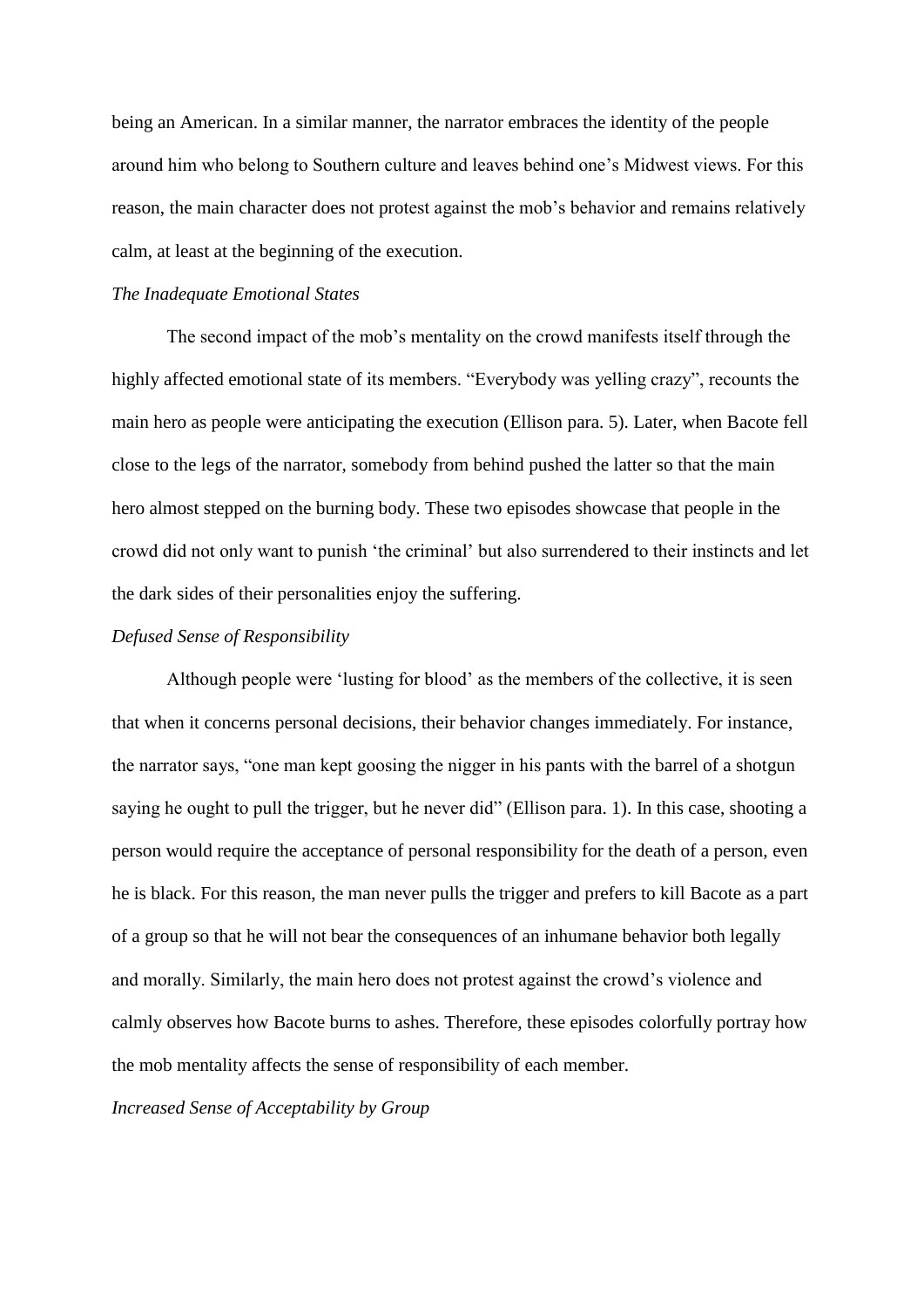Finally, the last effect of the mob mentality that is evident in the story is the increased sense of acceptability. In this regard, it is important to mention the sheriff and his deputies. Even though those people are supposed to promote the law, they still do not interfere in the process of lynching. On the one hand, it can be interpreted as the fact that they support such brutal procedures. On the other hand, it can be argued that they did not interfere as such behavior is accepted by the crowd. Nevertheless, what is important to mention is that both of these sentiments could coexist. Thus, this example yet again demonstrates the huge influence of the mob mentality on each person in the crowd.

#### **Conclusion**

In summary, the current paper analyzed how the herd mentality affected the behavior of all the people who participated in the lynching of Bacote in *A Party Down at the Square*. Firstly, it was argued that the crowd members in the story abandoned their personal identities and started identifying themselves as part of the collective. Secondly, the citizens exhibited heightened affective states, which manifested itself in increased anger and searched for violence. Moreover, the sense of responsibility was found to be diffused among the executors. For this reason, they could act in a manner that would not be affordable for each individual member. Lastly, the analysis revealed how the increased sense of responsibility in the mob could make even those eligible to protect the law desert their duty. Therefore, Ellison's story is valuable not only because it condemns racism but also because it makes the audience reflect on their own behavior as a part of the mob.